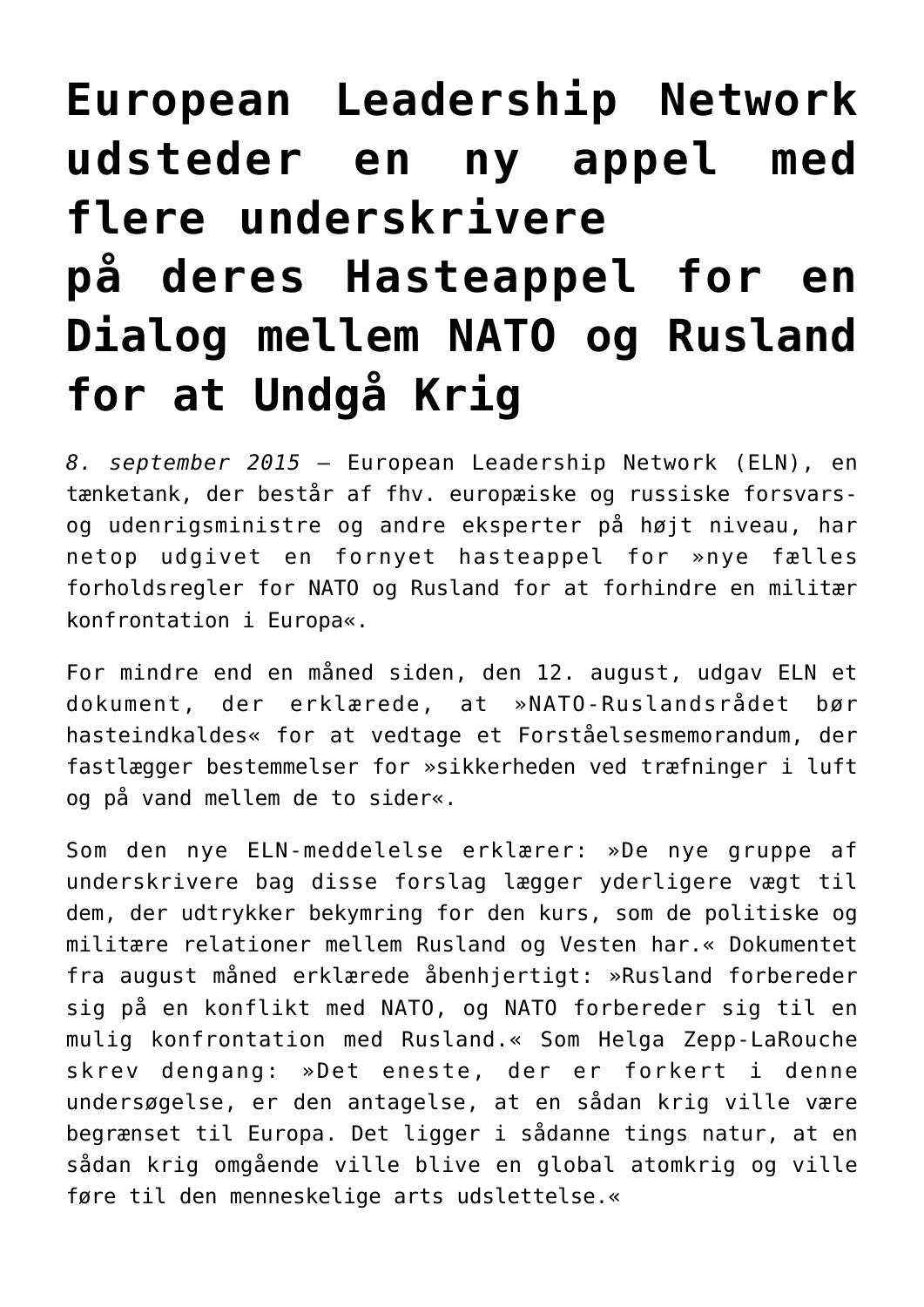De 75 sikkerheds-ledere inkluderer to fhv. NATOgeneralsekretærer (Javier Solana og Jaap de Hoop Scheffer); fhv. allieret næstkommanderende for Europa, SACEUR, (John McColl, 2007-11); flere fhv. forsvarsministre (inkl. Frankrigs Alain Richard, Tysklands Volker Rühe og Polens Janusz Onyskiewicz); flere fhv. udenrigsministre (inkl. Ruslands Sergei Ivanov og Boris Pankin, Det forenede Kongeriges, U.K.'s Malcolm Rifkind og Danmarks Uffe Ellemann-Jensen); og andre, højtrespekterede sikkerhedsledere (såsom Tysklands Wolfgang Ischinger og U.K.'s general, Sir David Richards).

#### **ELN INCIDENT MAP 2014:**

## **1) 3 March: Near-collision between airliner and Russian aircraft**

**INCIDENT:** A commercial airline narrowly avoids collision with a Russian recon aircraft due to the latter's not broadcasting its position.

**CATEGORY:** High Risk. Had a collision occurred, this would have caused a major diplomatic response, condemnation and further isolation of Russia.

#### **2) June: Simulated attack by Russian aircraft on Denmark**

**INCIDENT:** Armed Russian aircraft approach the heavily populated Danish island of Bornholm before breaking off in what appears to have been a simulated attack.

**CATEGORY:** Serious. The Danish intelligence service described the incident as "of a more offensive character than observed in recent years." At the time of the simulation, the island in question was hosting a major meeting of Danish politicians and journalists.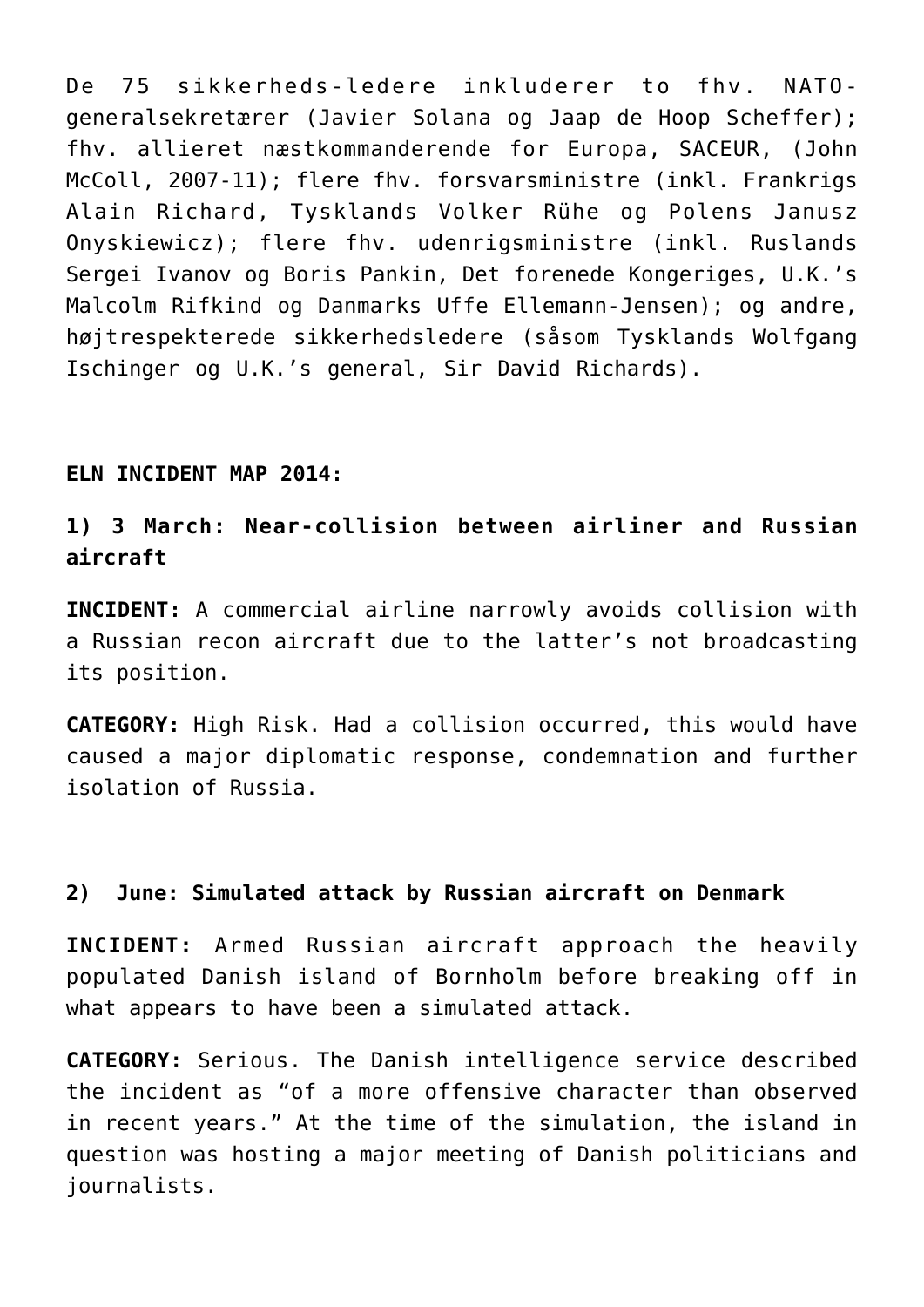## **3) 16 July: Provocative Russian action aimed at Swedish aircraft**

**INCIDENT:** Armed Russian aircraft intercepts Swedish surveillance plane conducting operations between Gotland and Latvia in international airspace, flies 10 metres from the plane.

**CATEGORY:** Serious. Indicated more aggressive approach by intercepting aircraft than in previous encounters.

# **4) 18 July: US aircraft violates Swedish airspace to avoid Russian interceptor**

**INCIDENT:** American surveillance plane conducting operations near Kaliningrad takes refuge in Swedish air-space after being approached by Russian fighters. This evasive action takes place without prior Swedish approval.

**CATEGORY:** Serious. Indicated more aggressive approach by intercepting aircraft than in previous encounters and forced the U.S. aircraft to violate Swedish airspace

## **5) August 2014: Multiple breaches of Finnish air-space by Russian state aircraft**

**INCIDENT:** Multiple breaches of Finnish air-space by Russian state aircraft.

**CATEGORY:** Serious. Finland has already articulated that it will respond more firmly to future violations, this is already an escalation.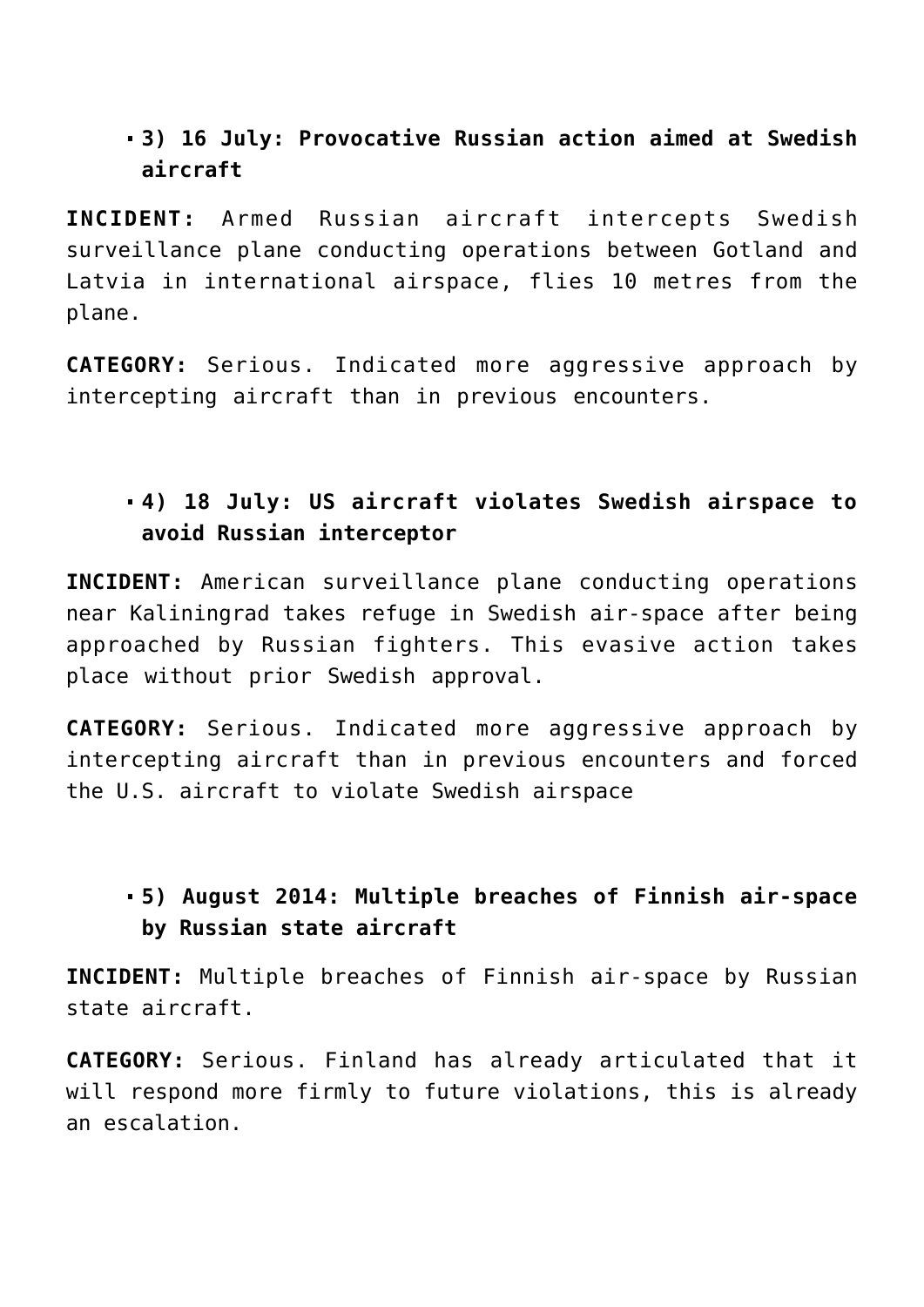#### **6) 5 September: Abduction of an Estonian security service operative**

**INCIDENT:** Estonian security service operative captured by Russian agents on Estonian territory in a raid involving communications jamming and smoke grenades. Incident took place immediately after Obama's assurances to the Baltic States.

**CATEGORY:** High Risk. Incursion into NATO member state's territory. Had the Estonian official or his colleagues resisted, fatalities on either side would have been a catalyst for further escalation.

#### **7) 17 September: Violation of Swedish airspace**

**INCIDENT:** Two Russian military aircraft cross into Swedish air-space south of the island of Oland.

**CATEGORY:** Serious. Su-24 bombers intentionally violated Swedish airspace. Swedish Foreign Minister described it as 'most serious aerial incursion' in years.

# **8) 17 – 27 October: Swedish 'underwater activity' hunt**

**INCIDENT:** Major submarine hunt prompted by reports of "underwater activity" in Swedish territorial waters.

**CATEGORY:** High Risk. Biggest anti-submarine operation in Sweden since the Cold War.

## **9) 28 – 30 October: Massive surge of Russian aviation activity along NATO borders**

**INCIDENT:** In a series of developments, aircraft from Nato states and partners track Russian long-range bombers